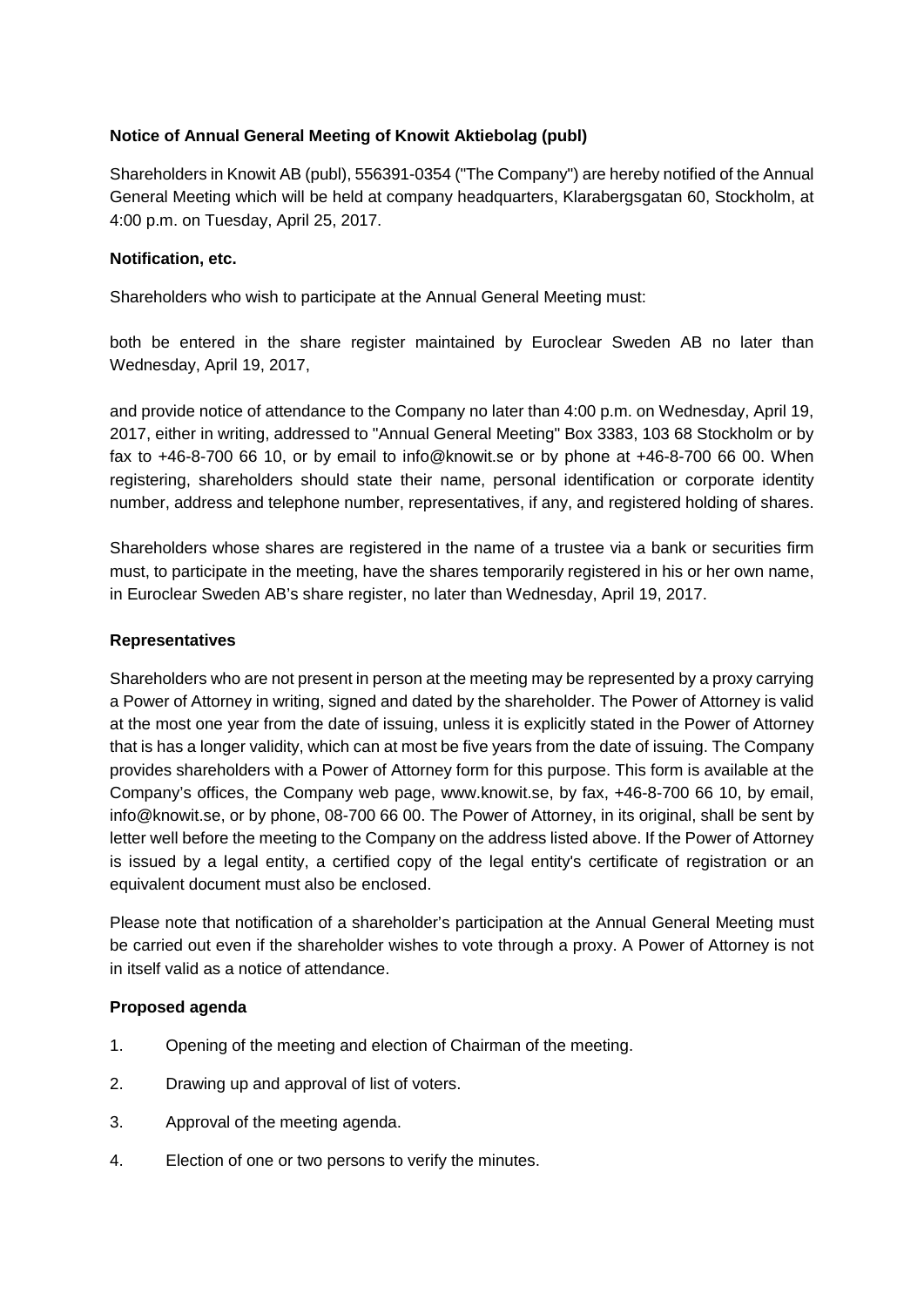- 5. Determination of whether the meeting has been duly convened.
- 6. Presentation of the Annual Report, the Auditor's Report, the Consolidated Accounts and the Auditor's Report on the Consolidated Accounts.
- 7. CEO's speech.
- 8. Resolutions regarding:
	- a) adoption of the income statement, balance sheet, consolidated income statement, and consolidated balance sheet,
	- b) distribution of the Company's profits in accordance with the adopted Balance Sheet and record date for dividends,
	- c) discharge from liability for Board Members and the Chief Executive Officer.
- 9. Determination of the number of Board Members and deputy Board members.
- 10. Determination of remuneration to the Board Members and the Auditors.
- 11. Election of Board Members, deputy Board members, Chairman of the Board and auditor.
- 12. Resolution on Nomination Committee for the 2018 Annual General Meeting.
- 13. Resolution on guidelines for remuneration to senior executives.
- 14. Resolution on off-set issues.
- 15. Resolution authorizing the Board to resolve on new share issues.
- 16. Adjournment of the meeting.

# **Proposal for resolution regarding item 1**

The nomination committee proposes that the Chairman of the Board, Mats Olsson, is elected as Chairman of the meeting.

# **Proposal for resolution regarding item 8 b)**

The Board recommends payment of a dividend of SEK 3.75 per share and that the record date be set to April 27 2017. Euroclear Sweden AB should be able to issue the dividend on May 3 2017.

# **Proposals for resolution regarding items 9-12**

The nomination committee consists of Mats Olsson, Chairman of the Board and convener of the committee, the Nomination Committee's Chairman, Malin Björkmo, Handelsbanken Fonder, Lennart Francke, Swedbank Roburfonder and Jan Särlvik, Nordea Funds.

The nomination committee proposes the following:

that the number of Board Members be set to six, with no deputies;

that remuneration be paid to the Board Members, with SEK 475,000 allocated to the Chairman and SEK 200,000 to each of the members and that remuneration for work in committee's shall consist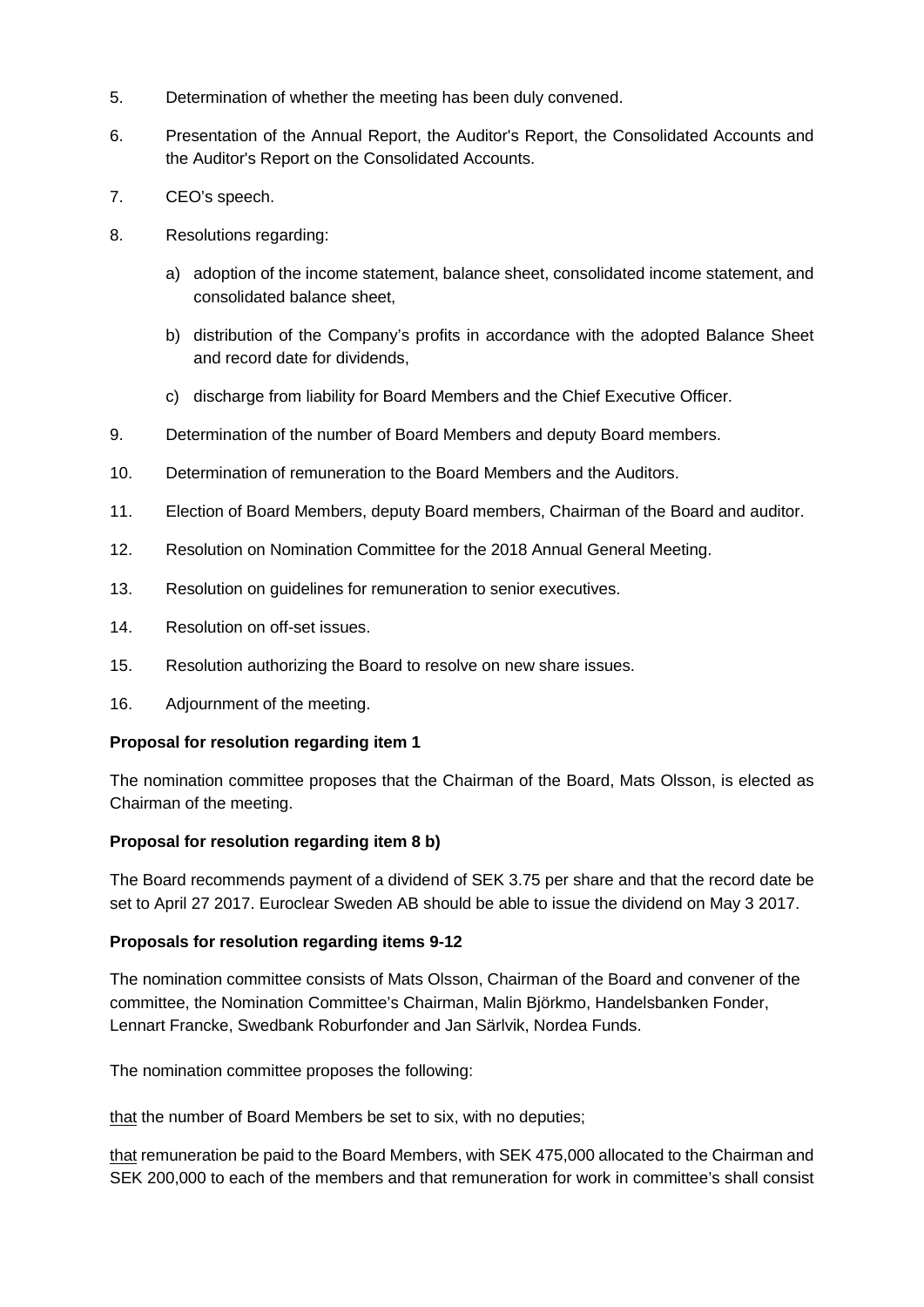of SEK 75,000 to the Chairman of the Audit Committee, SEK 50,000 to each member of the Audit Committee, SEK 50,000 to the Chairman of the Remuneration Committee and SEK 35,000 to each member of the Remuneration Committee;

that auditor's fees will be paid as per account;

that the Board Members Carl-Olof By, Liselotte Hägertz Engstam, Camilla Monefeldt Kirstein, Eva Elmstedt, Mats Olsson and Jon Risfelt are re-elected. Pekka Seitola does not wish to be re-elected. Mats Olsson is proposed as Chairman of the Board;

that the accountancy firm PricewaterhouseCoopers AB is re-elected, in accordance with the Audit Committee's recommendation, for the period up to the end of the AGM 2018. PricewaterhouseCoopers AB has proposed Anna-Clara af Ekenstam as principal auditor if PricewaterhouseCoopers AB is elected;

that the Annual General Meeting resolves to establish a Nomination Committee for the AGM 2018 consisting of a representative for each of the three largest registered shareholders, in terms of votes, in the register handled by Euroclear Sweden AB, as per the last bank day of September 2017, and the Chairman of the Board, to convene the first meeting of the committee. The chairman of the Nomination Committee will be the representative of the largest shareholder, or else the member of the committee who volunteers.

If any of the three largest shareholders in terms of votes refrains from taking a seat on the Nomination Committee, that place will be offered to the fourth largest shareholder in terms of votes, etc., until such time as the owners are represented by three shareholders. In the case of one member leaving the committee before its work is complete, the shareholder has the right to name a new member.

If a shareholder that has elected a member of the Nomination Committee is no longer among the three largest shareholders, the member elected by this shareholder shall make his/her seat available. The shareholder that has gained a standing among the three largest shall be asked and have the right to elect a member. The members of the Nomination Committee shall not be replaced if the changes in votes are only marginal or if the majority of the Nomination Committee's work ahead of the AGM is assessed as completed by the Chairman of the Nomination Committee.

The names of the members of the Nomination Committee with information regarding which shareholders they represent will be announced in conjunction with the Company's third quarter report 2017, or if a change occurs, as soon as this happens.

The task of the Nomination Committee is to put forward proposals, at the 2018 Annual General Meeting, for the AGM chairman, Board Members, Chairman of the Board, remuneration for Board Members and auditors, as well as proposals for nomination procedures. The Nomination Committee is appointed for the period until such time as the next committee is appointed. No remuneration is paid to the members of the Nomination Committee. The Company shall recompense any costs that arise in connection with the Nomination Committee's work.

# **Proposal for resolution regarding item 13**

The Board suggests that the AGM resolves on the following guidelines on remuneration for senior executives: Remuneration consists of fixed salary, a variable component as well as pension and other benefits. The total compensation package shall be market-based and competitive, reflecting the employee's area of responsibility and the complexity of the position.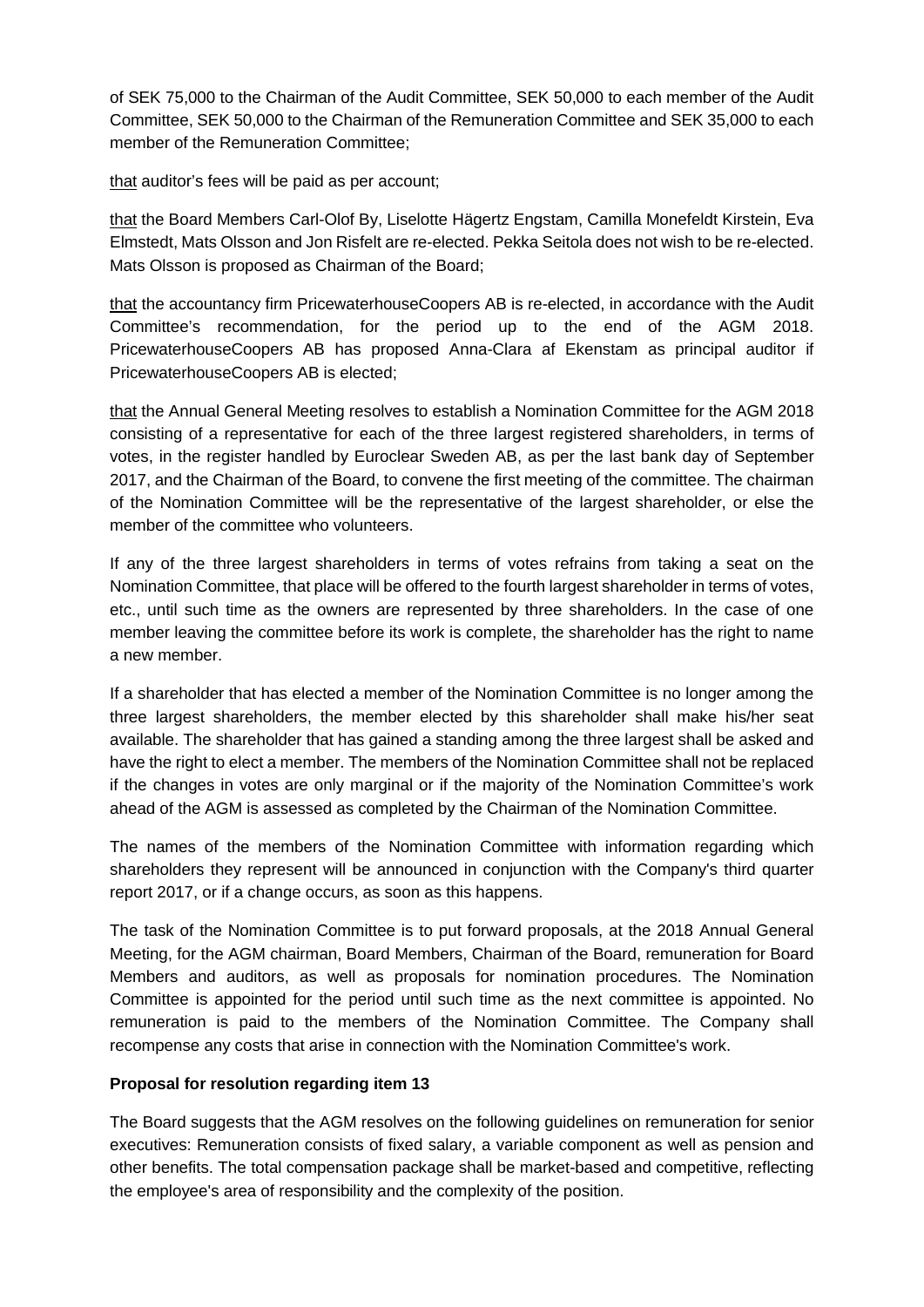Variable compensation will be maximized and never exceed the fixed portion. The variable compensation will be based on outcome in relation to established targets and linked to the employee's performance. The variable compensation is conditional upon that the Company does not show a loss for the year the compensation refers to. Variable compensation shall not be pensionable.

Pension benefits should normally consist of defined contribution pension solutions related to the employee's fixed salary. Other benefits, such as company cars and healthcare plans, should be competitive in relation to other players. If the Group serves notice of termination, the maximum term of notice is one year. Severance pay should not exist. The Board may depart from the guidelines in individual cases if there are particular circumstances for such departure.

# **Proposal for resolution regarding item 14**

The Company has agreed to pay for non-controlling interest shares in the subsidiaries Knowit Experience eCommerce AB, Knowit Dataess AS and Knowit Quality Management Oslo AS.

In order to enable payment of the purchase sums in question through the issue of new shares in the Company, the Board proposes that the AGM decides on directed issues of in total no more than 220,000 shares, whereby the share capital of the Company may increase with in total no more than SEK 220,000, and that the issues shall be directed to the sellers of shares in the aforementioned companies, under mainly the following terms. The number of shares that each seller can at most subscribe to shall correspond to his or her right to purchase divided by the subscription price, calculated as the volume-weighted average selling price of the Company's shares during a measurement period of five trading days before the subscription period. Consideration pertaining to shares in Knowit Dataess AS and Knowit Quality Management Oslo AS shall be converted from NOK based on the average exchange rate in SEK during the same measurement period. The final number of shares may thus be lower – but not higher – than the maximum 220,000 shares stated above. The measuring period shall be from April 28 2017 through May 5 2017. Subscription can occur no earlier than May 8 2017 and no later than May 11 2017. Each seller's payment for subscribed shares will be made at subscription through off-set of each seller's claim for purchase price, up to the subscription amount. Over-subscription is not allowed. The newly subscribed shares shall carry entitlement to dividends as of the day the shares are entered into the share register maintained by Euroclear Sweden AB for the Company. The Board shall always have the right to decide that allotment of newly issued share shall not occur, if the Board assesses that the subscription price set is unfavorable to the Company.

A valid resolution pursuant to this item requires that it is supported by shareholders representing at least nine tenths of the votes cast as well as of the shares represented at the meeting.

# **Proposal for resolution regarding item 15**

The Board proposes that the AGM authorizes it to, on one or more occasions prior to the next AGM, approve an increase in share capital with a maximum of SEK 500,000 through one or more issues of a maximum of in total 500,000 shares. It is proposed that this authorization shall include a right for the Board to decide that the issuing of shares shall be carried out with a waiver of the shareholders' preferential rights and/or with conditions for non-cash issue and/or offset or otherwise with other conditions. The purpose of the authorization and the reason for waiving the shareholders' preferential rights is to enable the use of newly issued shares in the acquisition of other companies